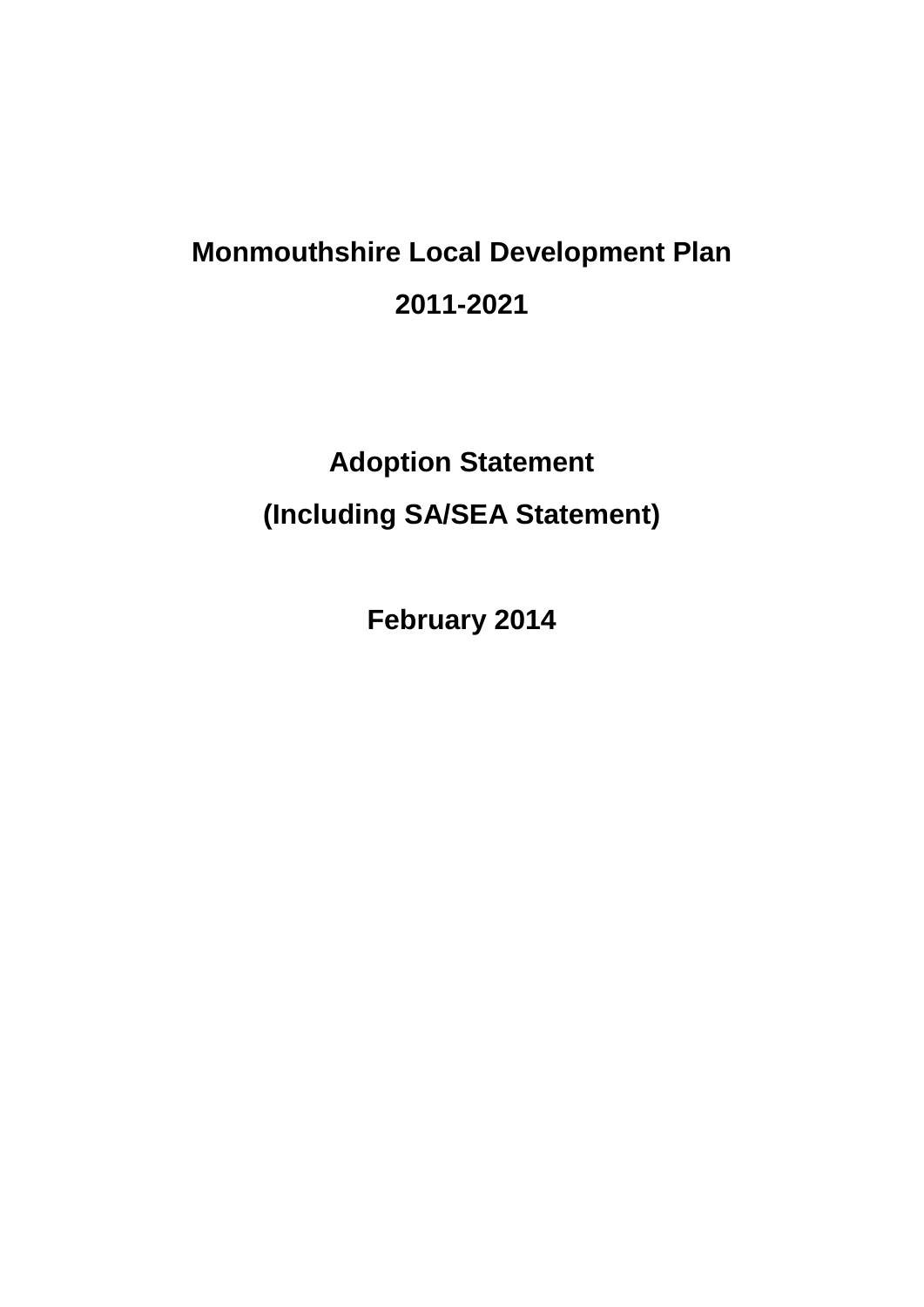# **CONTENTS**

| 1.0 | <b>Introduction</b>                                                                                              | $\mathbf 2$  |
|-----|------------------------------------------------------------------------------------------------------------------|--------------|
| 2.0 | Section 1: Local Development Plan Statement of Adoption                                                          | $\mathbf{2}$ |
| 3.0 | Section 2: Sustainability Appraisal and Strategic Environmental<br><b>Assessment (SA/SEA Adoption Statement)</b> | 3            |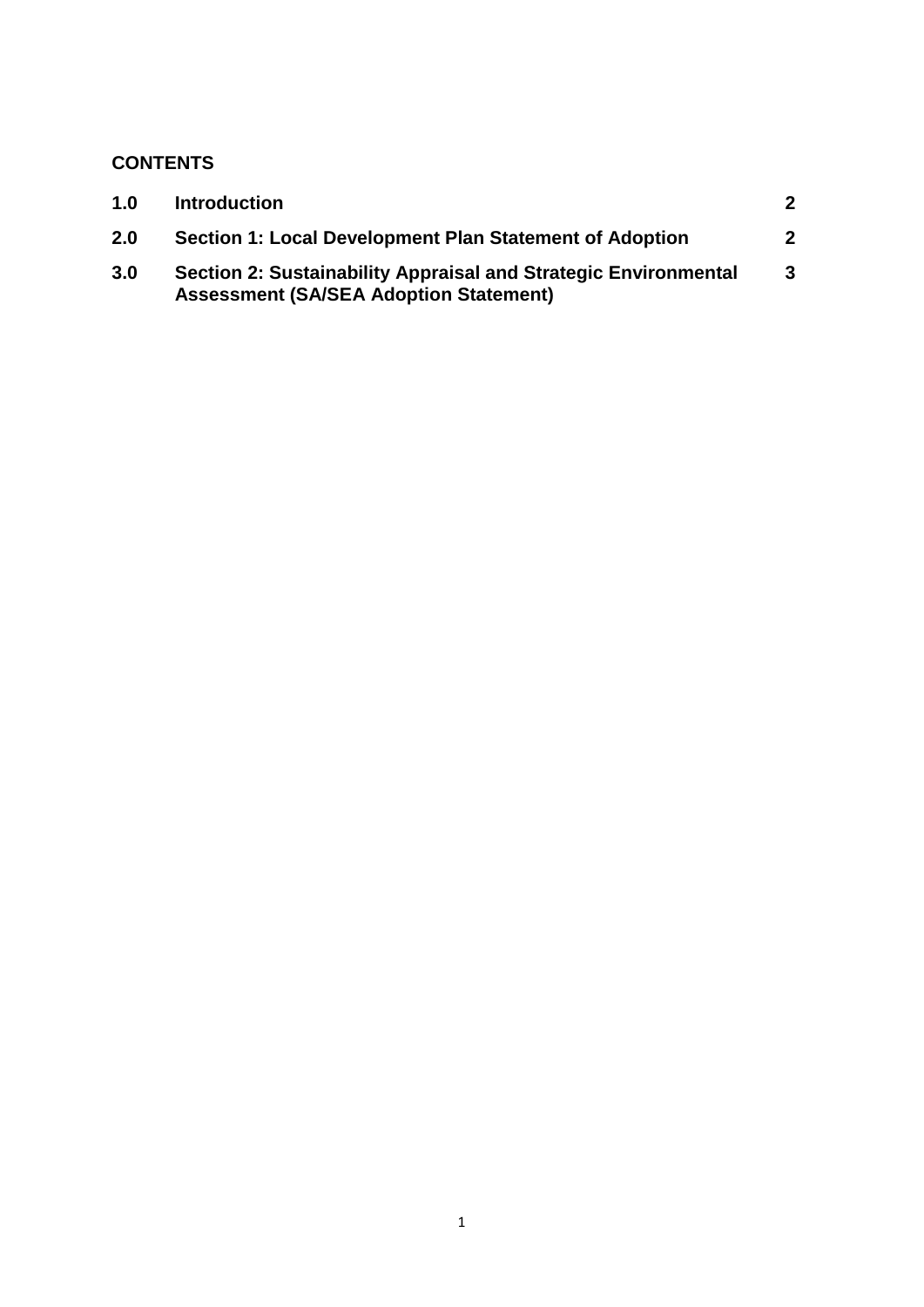# **1.0 Introduction**

1.1 When a Local Planning Authority adopts its Local Development Plan (LDP) it is required to prepare and publish an adoption statement in accordance with Regulation 25(2) of the Town & Country Planning (Local Development Plans)(Wales) Regulations 2005. Regulation 16 of the Environmental Assessment of Plans and Programmes (Wales) Regulations 2004 also requires the Council to prepare and publish a strategic environmental assessment /sustainability appraisal statement as part of the LDP adoption process. This document has been prepared to satisfy the requirements of these regulations.

# **2.0 Section 1: Local Development Plan (LDP) Statement of Adoption**

*(Regulation 25(2) of the Town and Country Planning (Local Development Plans) (Wales) Regulations 2005)*

- 2.1 The Monmouthshire Local Development Plan (LDP) 2011-2021 was adopted on 27 February 2014 and became operative on this date. The adopted LDP forms the development plan for Monmouthshire (excluding that part of the County within the Brecon Beacons National Park) and sets out the strategy, policies and land use allocations that will shape the future of the County and guide development up to 2021. The Monmouthshire LDP replaces the Monmouthshire Unitary Development Plan (UDP).
- 2.2 Copies of the Adopted Monmouthshire LDP, the Inspector's Report, Sustainability Appraisal Report, Habitats Regulations Assessment and LDP Adoption Statement are available for public inspection free of charge at the following locations:
	- Monmouthshire County Council, Planning Reception, County Hall, Rhadyr, Usk, NP15 1GA (9.00am – 5.00pm Monday to Thursday and 9.00am – 4.30pm on Friday)
	- Monmouthshire County Council Libraries in Abergavenny, Caldicot, Chepstow, Gilwern, Monmouth and Usk during normal opening hours; and
	- Monmouthshire County Council One-Stop-Shops in Abergavenny, Caldicot, Chepstow and Monmouth during normal opening hours.
- 2.3 The documents are also available to view on the Council's website at:

[www.planningpolicy.monmouthshire.gov.uk](http://www.planningpolicy.monmouthshire.gov.uk/)

- 2.4 A charge will be made for hard copies of these documents.
- 2.5 A person aggrieved by the Local Development Plan who desires to question its validity on the ground that it is not within the powers conferred by Part 6 of the Planning and Compulsory Purchase Act 2004 or that any requirement of that Act or any regulation made under it has not been complied with in relation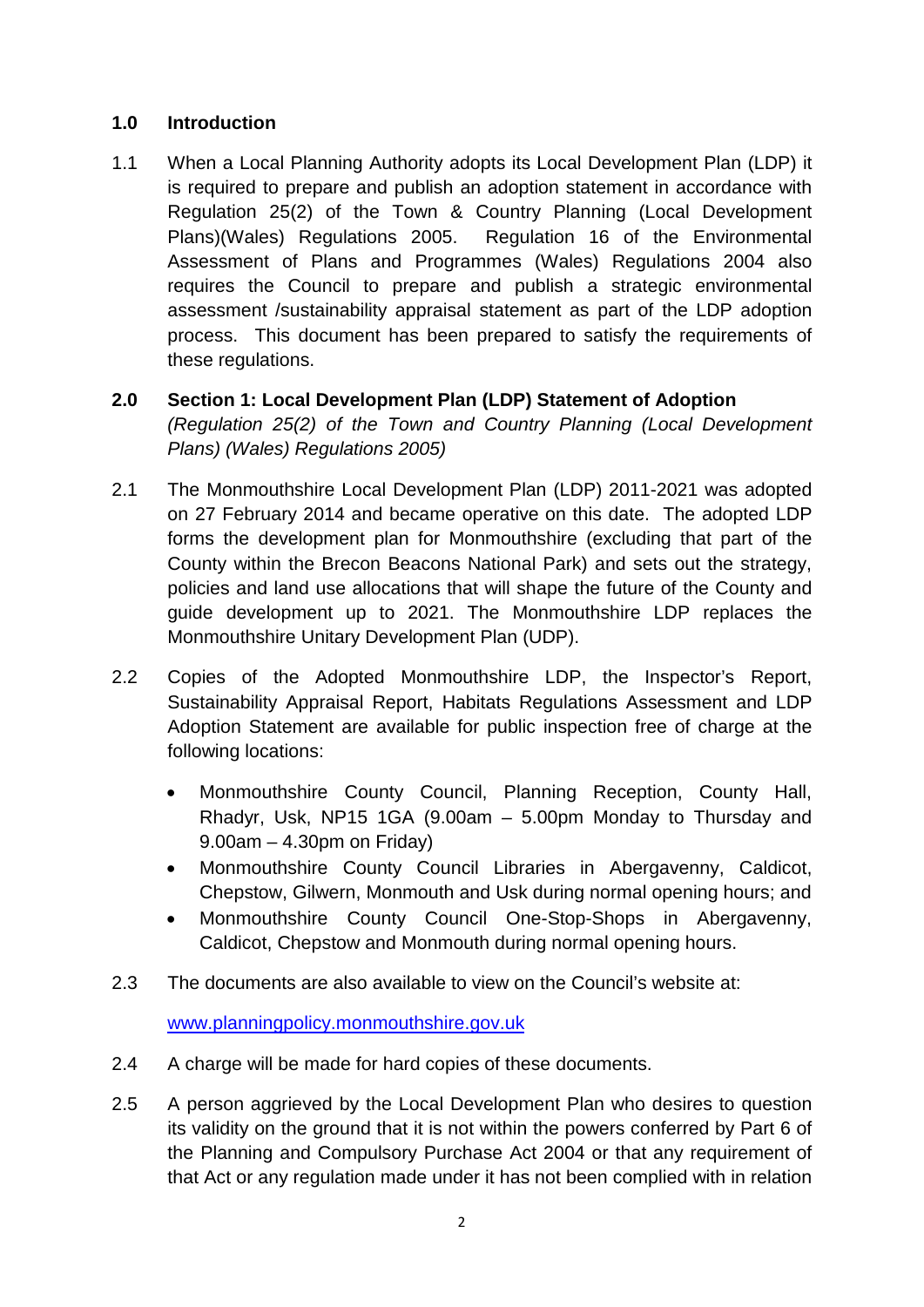to the adoption of the Local Development Plan, may, within six weeks from 6 March 2014, make an application to the High Court under Section 113 of the 2004 Act.

**3.0 Section 2: Sustainability Appraisal and Strategic Environmental Assessment (SA/SEA) Adoption Statement** *(Regulation 16 of the Environmental Assessment of Plans and Programmes (Wales) Regulations 2004)* 

## **Sustainability Appraisal and Strategic Environmental Assessment**

- 3.1 Planning legislation requires that Local Development Plans are subject to Sustainability Appraisal (SA). This is a systematic process that is designed to evaluate the predicted social, economic and environmental effects of development planning. European and UK legislation also require that LDPs are subject to a Strategic Environmental Assessment (SEA). This process considers the effects of development planning on the environment and where significant adverse effects are predicted the SEA aims to identify means to avoid or mitigate these effects. Government guidance advises that the SA and SEA processes are carried out in an integrated way and requires plans to be subject to SA incorporating SEA.
- 3.2 The Environmental Assessment of Plans and Programmes (Wales) Regulations 2004 require that a statement be made available to accompany the Adopted Plan in order to provide the following information:
	- How environmental considerations have been integrated into the plan or programme;
	- How the Environmental Report (SA/SEA) has been taken into account:
	- How opinions expressed in relation to the consultations on the plan/programme and Environmental Report have been taken into account;
	- How the results of any transboundary consultations have been taken into account;
	- The reasons for choosing the plan or programme as adopted, in light of the other reasonable alternatives dealt with; and
	- The measures that are to be taken to monitor the significant environmental effects of the implementation of the plan or programme.
- 3.3 The LDP was also subject to a Habitats Regulations Assessment (HRA), including Appropriate Assessment. The HRA assessed the impacts of the LDP in combination with the effects of other plans and projects on European sites designated for their ecological status. This assessment also accompanied the Deposit LDP and was reported separately.
- 3.4 The remainder of this document addresses these matters in turn. It should be noted, however, that a substantial amount of information relating to these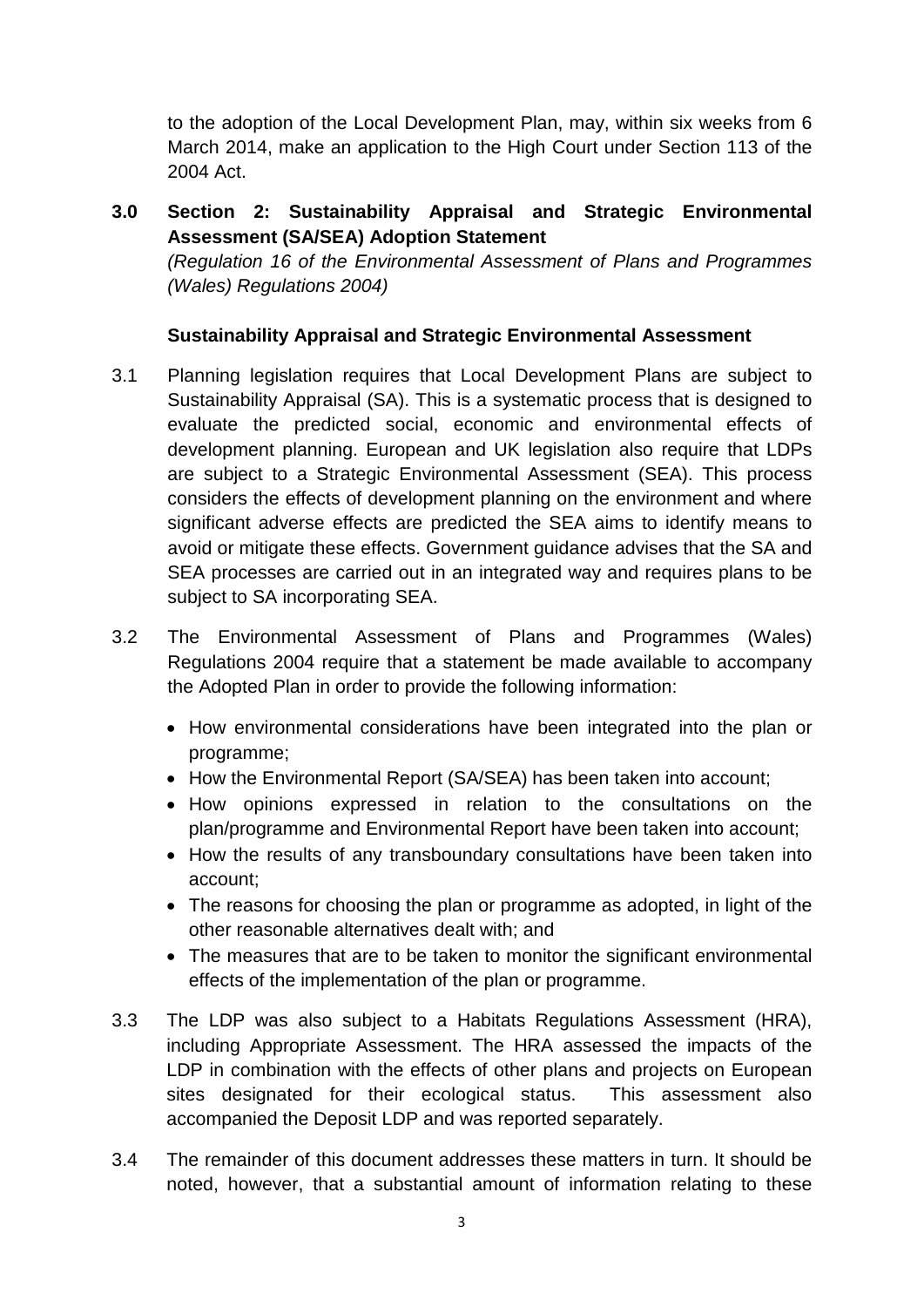matters is contained within existing documents such as the SA/SEA reports, LDP Consultation Report and Inspector's Report. In accordance with paragraph 8.5.2 of the Local Development Plan Manual (June 2006), rather than duplicate this material, appropriate cross references are made to relevant documents within this statement.

# **How Environmental considerations have been integrated into the Local Development Plan**

- 3.5 SA/SEA has been undertaken to inform all stages of plan preparation. The appraisal has included several stages and reports. These demonstrate the feedback process between plan making and the sustainability appraisal, allowing sustainability considerations to be integrated into the LDP during its preparation. The SA/SEA has been prepared on behalf of Monmouthshire County Council by consultants Peter Brett Associates (formerly Baker Associates).
- 3.6 The following stages of the SA/SEA have been undertaken in the preparation of the LDP. For ease of reference the document number for the Monmouthshire LDP Examination library is noted alongside each document.

# *SA Scoping Report*

• Draft SA (incorporating Strategic Environmental Assessment) Scoping Report, March 2008 *(EBLDP.2)* 

## *Options Stage*

• Sustainability Appraisal of the Strategic Options Report, February 2009 *(published as Appendix 2 of EBLDP.10)* 

## *Pre-Deposit Stage*

- Initial Sustainability Appraisal Report, May 2009 *(EBLDP.10)*
- Initial Sustainability Appraisal Report Non Technical Summary, May 2009 *(EBLDP.11)*

## *Deposit Stage*

- Sustainability Appraisal Report of the Monmouthshire Deposit LDP, June 2011 *(EBLDP.20)*
- Non-Technical Summary of the Sustainability Appraisal Report of the Monmouthshire Deposit LDP, June 2011 *(EBLDP.21)*
- SA/HRA Changes Log, June 2011 *(EBLDP.25)*

## *Alternative Sites Stage*

• All site specific representations on the Deposit LDP were subject to their own sustainability appraisals which were assessed in the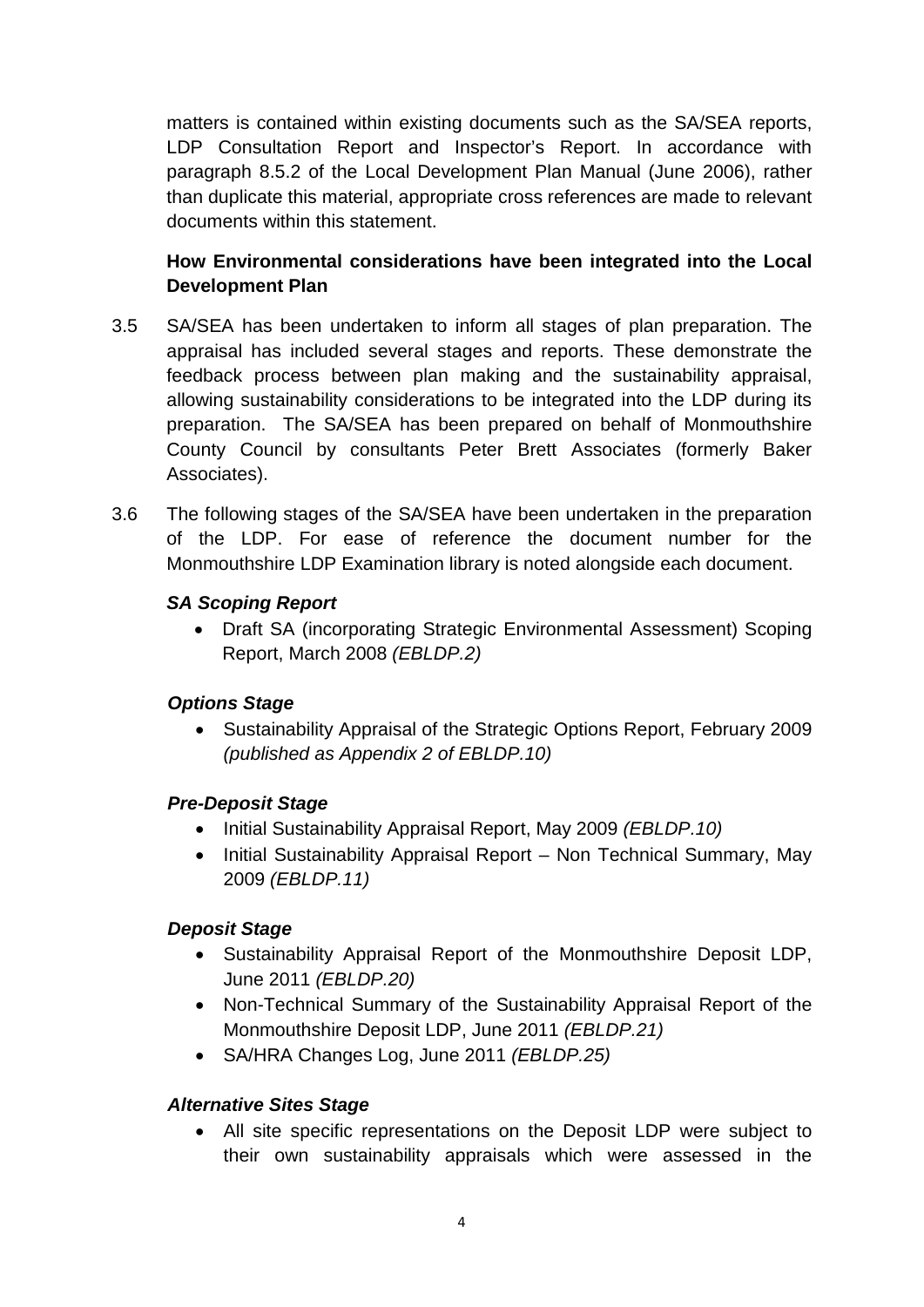Alternative Sites Independent Review of Site Sustainability Appraisals, June 2012 *(SE.17).* 

## *Focused Changes Stage*

- Sustainability Appraisal Report of the Monmouthshire County Council Deposit LDP (Amended to take account of focused changes and consultation responses), September 2012 *(EBLDP.36a)*
- Non-Technical Summary of the Sustainability Appraisal Report of the Monmouthshire County Council Deposit LDP (Amended to take account of focused changes and consultation responses), September 2012 *(EBLDP.36c)*
- Sustainability Appraisal Report Amended to take into account Focused Changes and Consultation Responses – Addendum Log, September 2012 *(EBLDP.36b)*

# *Examination Stage*

- Sustainability Appraisal Report Addendum Amended and Additional Sites, July 2013 *(EBLDP.45)*
- Sustainability Appraisal Report Addendum Site at Coed Glas, Abergavenny, January 2014 *(EXAM.125)*

# *Adoption*

The final SA Report of the Adopted LDP consists of the Sustainability Appraisal Report Addendum: Final SA post Planning Inspector's Binding Recommendations and MAC Changes which includes the following appendices:

- Appendix A: Sustainability Appraisal Report Addendum Screening of the Inspector's Recommended Changes (including Matters Arising Changes (MACs) suggested by the Council and the Inspector's Matters Arising Changes (IMACs)), February 2014
- Appendix B: Sustainability Appraisal Report of the Monmouthshire County Council Deposit LDP (Amended to take account of focused changes and consultation responses), September 2012 *(originally EBLDP.36a)*
- Appendix C: Sustainability Appraisal Report Addendum Amended and Additional Sites, July 2013 *(originally EBLDP.45)*
- Appendix D: Sustainability Appraisal Report Addendum Site at Coed Glas, Abergavenny, January 2014 *(originally EXAM.125)*
- 3.7 The above mentioned reports provide a useful background to the SA process and are available to view on the Council's web site: [www.planningpolicy.monmouthshire.gov.uk](http://www.planningpolicy.monmouthshire.gov.uk/)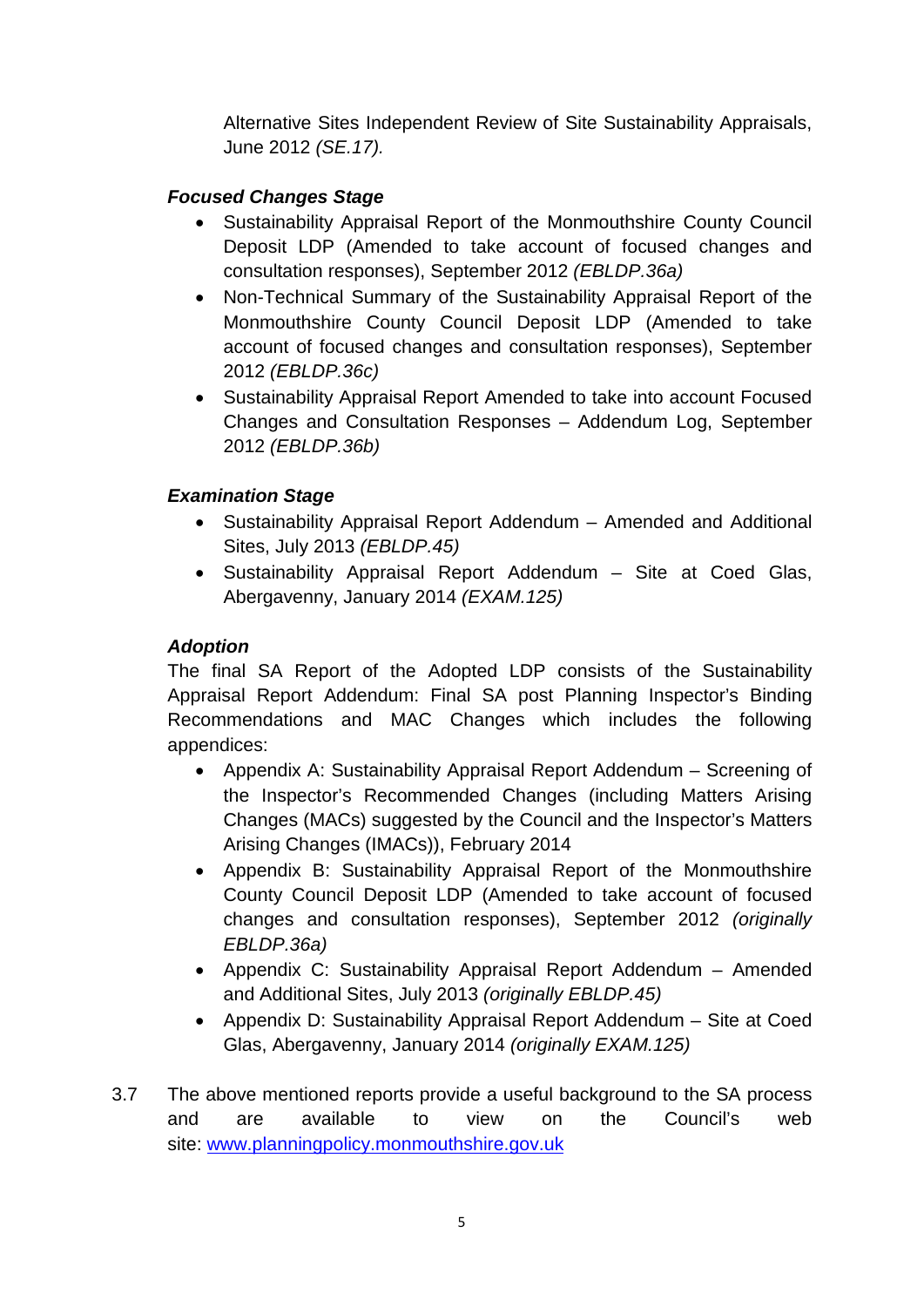#### **How the Environmental Report has been taken into account**

3.8 The SA/SEA (Environmental Report) and the LDP were developed in parallel with each stage of the SA/SEA informing and influencing the development of the plan's policies and site allocations in order to ensure that the LDP promotes sustainable development. The following text summarises how the issues identified through the key stages of SA/SEA have informed and influenced the LDP.

#### 3.9 *SA Scoping*:

The initial stage of the SA was to prepare the scoping report. The SA Scoping Report *(EBLDP.2)* was prepared in March 2008 and set out the key sustainability issues facing the County and included baseline data collection, the review of plans, programmes, policies and strategies and stakeholder input, together with the suggested SA objectives, indicators and targets to be used to assess the future sustainability effects of the LDP. The scoping stage provided a valuable opportunity to gain an understanding of the plan area in order to ensure that the SA process could be well informed by a full appreciation and understanding of local circumstances. Central to this scoping process was giving opportunities for those with specialist knowledge of sustainability issues and the area to have an input in the SA. The report was consulted on for 5 weeks in April /May 2008. Although the Council has not produced a revised scoping report, the Sustainability Framework was revised as a result of comments received and endorsed by Council (November 2008). In addition, the baseline and the plans and programmes have been updated and reported on in the SAR as the SA process progressed.

## 3.10 *Options Stage*:

The SA of the LDP Strategic Options Report was undertaken in February 2009 *(Appendix 2 of EBLDP.10)* to feed into the Preferred Strategy process. The SA at this stage assessed the main sustainability implications for implementing the three options for housing growth and the four options for the spatial strategy set out in the LDP Options Report, helping to define and refine the strategic and spatial options and inform the Preferred Strategy.

## 3.11 *Pre-deposit Stage*:

The Initial Sustainability Appraisal Report (ISAR) *(EBLDP.10)* considered the outcomes of the SA process to the Preferred Strategy Stage. The ISAR included the recording of the results of the appraisal work undertaken to get to the Preferred Strategy, including predicting and evaluating the effects of the LDP options on the social, environmental and economic objectives. The purpose of this stage was to give an indication of what the relative sustainability implications would be of implementing the alternative spatial strategy and growth options as set out in the initial policies. Each of the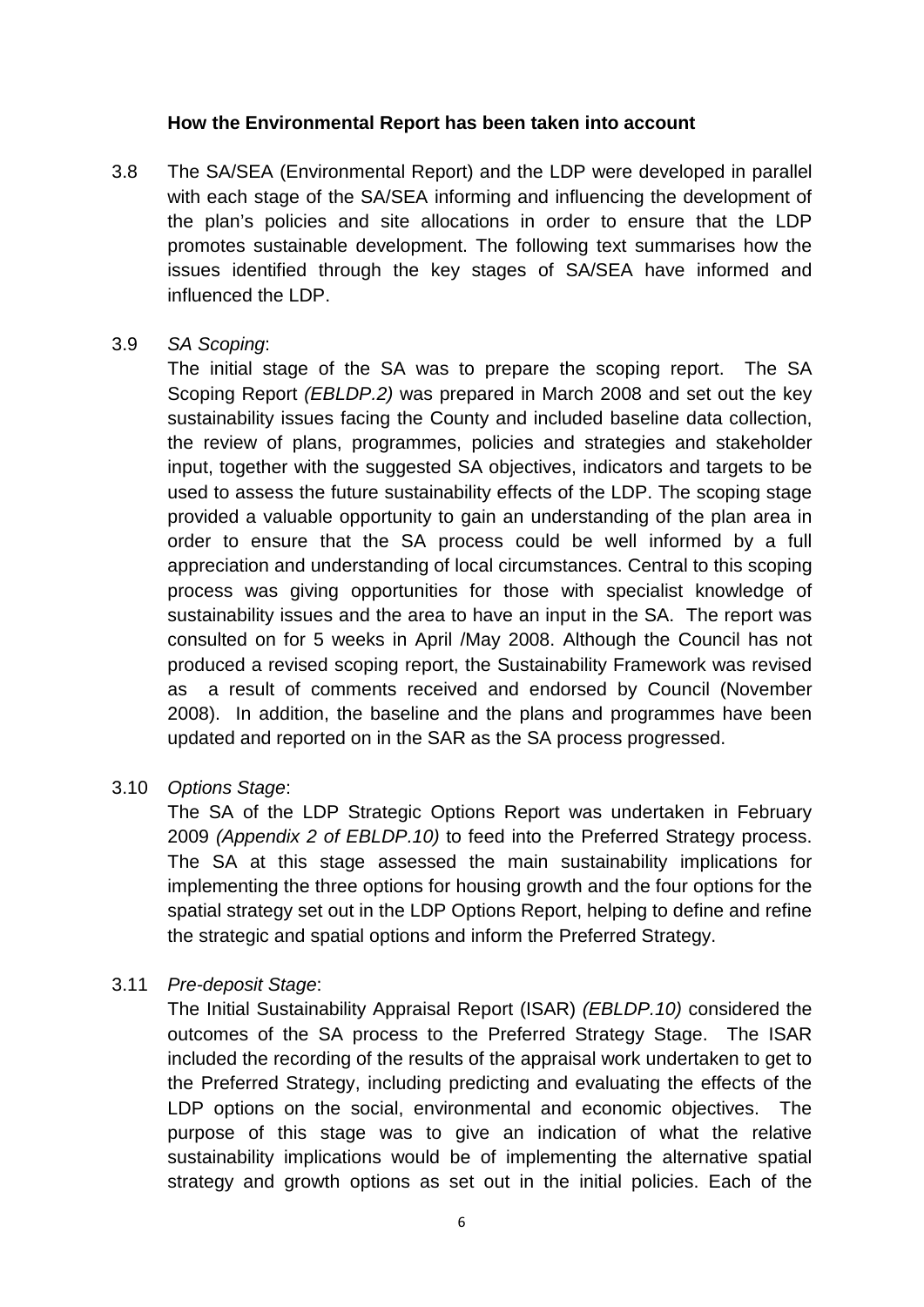policies was appraised against the sustainability objectives using a standardised matrix to ensure a systematic appraisal. This version of the SA Report was consulted on alongside the Preferred Strategy in June/July 2009. Consultation responses on the ISAR have been taken into account in moving forward with the SA process.

3.12 *Deposit Stage*:

This stage of the SA is the appraisal of the Deposit LDP. At this stage the additional details including completed strategic policies, new development management policies and site allocations were subject to sustainability appraisal.

- 3.13 An initial SA of the Deposit LDP was completed to allow sufficient time for any matters raised to be considered by the LDP team/ officers of the Council and change made if necessary. The Council prepared a Changes Log *(EBLDP.25)* to show how the SA had influenced the content of the final Deposit LDP which can be found on the Council's website.
- 3.14 The Sustainability Appraisal Report (SAR) *(EBLDP.20)* was published for consultation alongside the Deposit LDP in October/ November 2011.
- 3.15 *Focused Changes Stage*:

Representations on the Deposit LDP were considered and a number of changes to the Deposit LDP were proposed – these 'Focused Changes' were assessed through the SA/ SEA process. The SA report was subsequently updated to take account of the Focused Changes to the LDP and to reflect comments on the SA during Deposit stage consultation *(EBLDP.36a)*. An addendum log was also produced to identify any changes made *(EBLDP.36b)*.

3.16 *Examination Stage*:

In response to the Inspector's Preliminary Findings with regard to housing provision, the Council produced an Amended and Additional Sites Consultation Report which identified proposed amendments to existing site allocations and other proposed additional sites in order to achieve an increased housing target. A Sustainability Appraisal Report Addendum *(EBLDP.45)* was prepared to accompany the proposed changes and was published alongside the Amended and Additional Sites Report (July/ August 2013). An additional sustainability appraisal for the proposed site at Coed Glas Abergavenny was also undertaken *(EXAM.125)*.

3.17 In response to matters raised during the Examination hearing sessions a series of changes known as Matters Arising Changes arose. A final schedule of proposed changes, including those put forward by the Council (MACs) and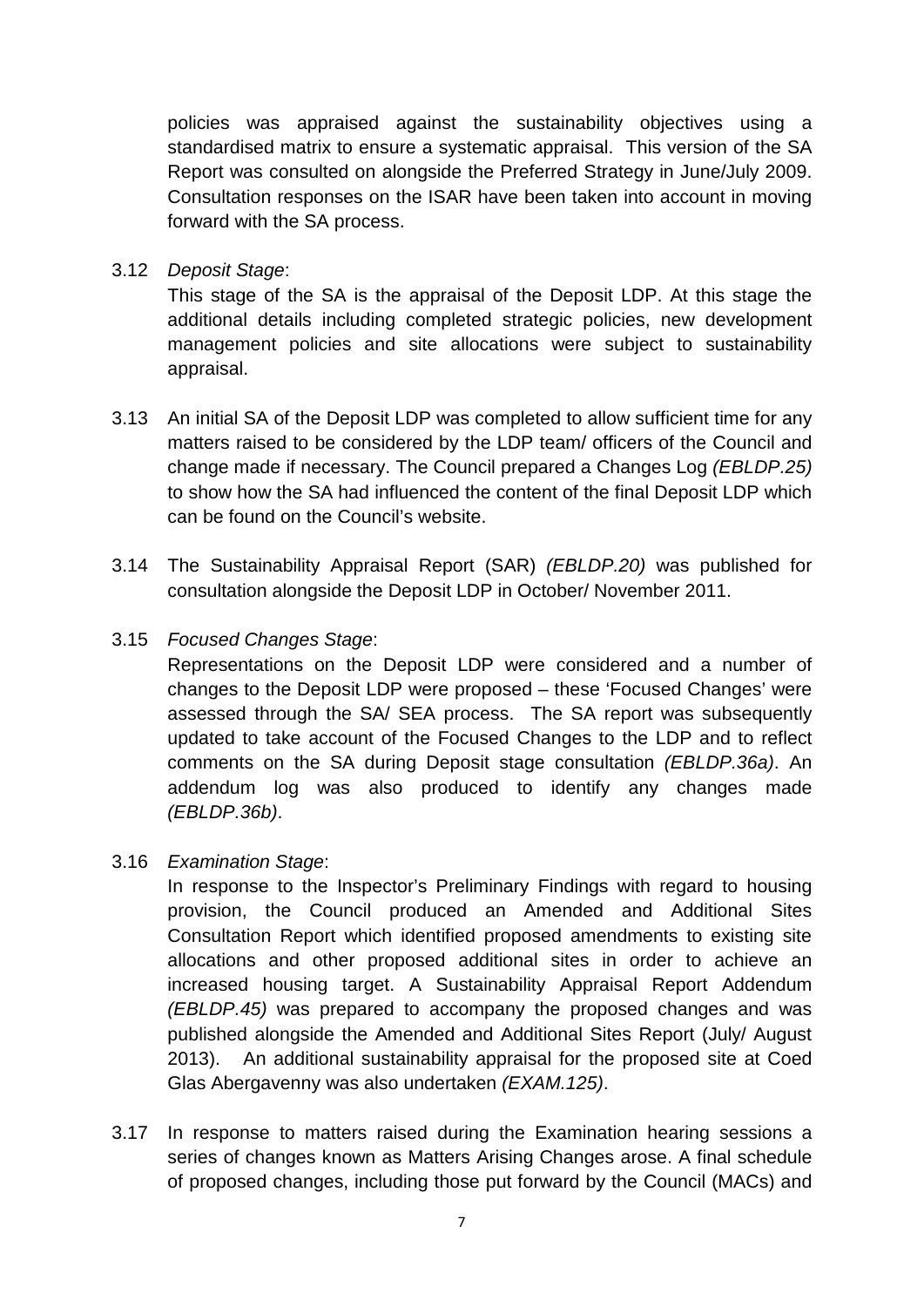those that the LDP Inspector deemed necessary to make the LDP sound (IMACs) is provided in Appendix A of the Inspector's Report. These proposed changes have been screened to assess if they are likely to have any new or different sustainability implications. This screening is detailed in Sustainability Appraisal Report Addendum – Screening of the Inspector's Recommended Changes (February 2014). No new or different significant effects were identified.

# **How opinions expressed in relation to the consultation on the plan / programme and Environmental Report have been taken into account**

- 3.18 Consultation is a key component of the SA/SEA process. Consultation for the SA/SEA of the LDP has been undertaken in accordance with the Environmental Assessment of Plans and Programmes Regulations.
- 3.19 For SA/SEA there is statutory requirement to consult authorities with environmental responsibilities, which in Wales are: Natural Resources Wales (NRW) (formerly the Countryside Council for Wales (CCW) and Environment Agency Wales (EAW)) and Cadw. In addition, consultation should be taken with the public and a wider range of interested stakeholders.
- 3.20 Consultation with the statutory bodies, stakeholders and the wider public was undertaken at the following key stages of the SA/SEA process:
	- *SA Scoping Report*

The SA Scoping Report to provide background to the SA process was prepared in March 2008 and made available for public consultation. A summary of consultation replies and proposed changes relating to the SA/SEA framework were reported to Council in November 2008 *(EBLDP.5)* and the framework revised accordingly. Full responses received in response to the Scoping Report consultation were documented in the Sustainability Appraisal (incorporating Strategic Environmental Assessment) Draft Scoping Report – Report of Consultation, May 2009 *(EBLDP.9)*.

• *Initial Sustainability Appraisal Report (ISAR) of the Preferred Strategy* The ISAR was published for consultation alongside the Preferred Strategy in June/ July 2009. The results of this consultation, together with the Council's responses, are provided in Section D of the Pre-deposit Consultation on the Preferred Strategy, Initial Sustainability Report and Habitats Regulations Assessment Screening Report: Report of Consultation (Including Recommendations for Further Work on the LDP) and its associated appendices, January 2010 *(EBLDP.13)*.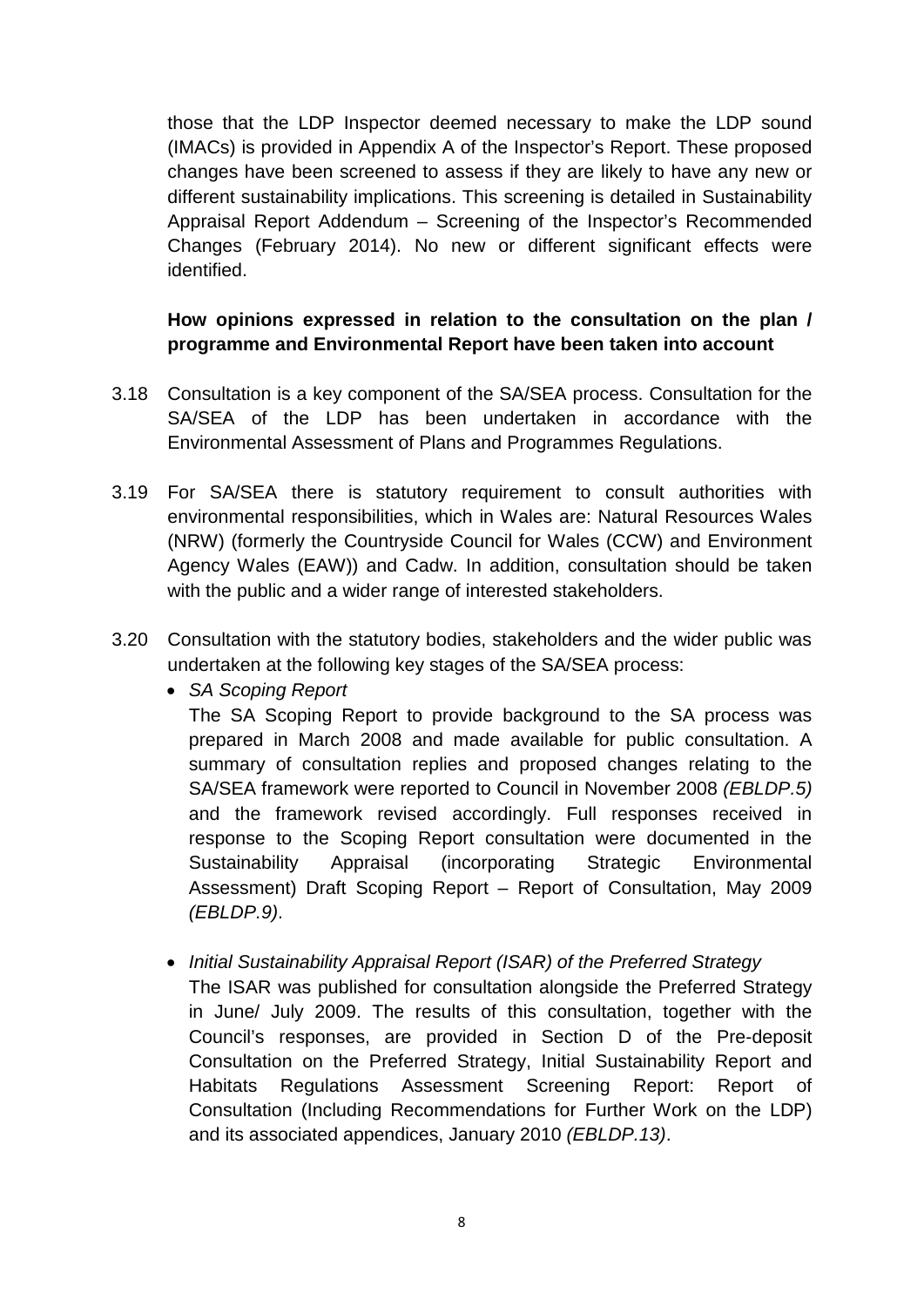## • *Sustainability Appraisal of the Deposit LDP*

The Sustainability Appraisal Report was published for consultation alongside the Deposit LDP in October/ November 2011. Changes made to the SA as a result of the consultation on the Deposit LDP are set out in the Sustainability Appraisal Report Amended to take account of the Focused Changes and Consultation Reponses Addendum Log, September 2012 *(EBLDP.36b)*. Appendix A of the Addendum Log provides the responses to the comments received on the SA at Deposit LDP consultation stage.

## • *Sustainability Appraisal of the Amended and Additional Sites*

The SA of the amended and additional sites was published for consultation alongside the Amended and Additional Sites Consultation Report in July/ August 2013. Representations received in response to this consultation were passed onto the Inspector for her consideration. A number of these made reference to the findings of the SA, which was also subject to discussion at the Examination hearing sessions.

3.21 In addition to the statutory consultations on SA Reporting stages a stakeholder working group was established to gain the views of others early on in the SA of the LDP. The workshop events allowed input into the method of SA and helped inform both the SA and the LDP. These are detailed further in the LDP Consultation Report *(EBLDP.35a)* and SAR *(EBLDP.36a)*.

# **How the results of any transboundary consultations have been taken into account**

3.22 No transboundary issues were raised through the SA/SEA process.

## **The reasons for choosing the plan or programme as adopted in the light of other reasonable alternatives dealt with**

- 3.23 As part of the development of the LDP, the Council considered a range of spatial and policy options which were subject to SA/SEA. The findings of the initial SA of the four spatial options suggested that no one option was sufficient by itself to optimise opportunities for sustainable development. This contributed to the decision, therefore, that the chosen spatial strategy should be a 'hybrid' of the four options seeking to maximise the benefits of each option and minimise the dis-benefits. This hybrid strategy was subject to further SA/SEA assessment which supports the approach taken.
- 3.24 More detail on the consideration of the strategic options and the SA/SEA recommendations is provided in the following reports:
	- SA of Strategic Options